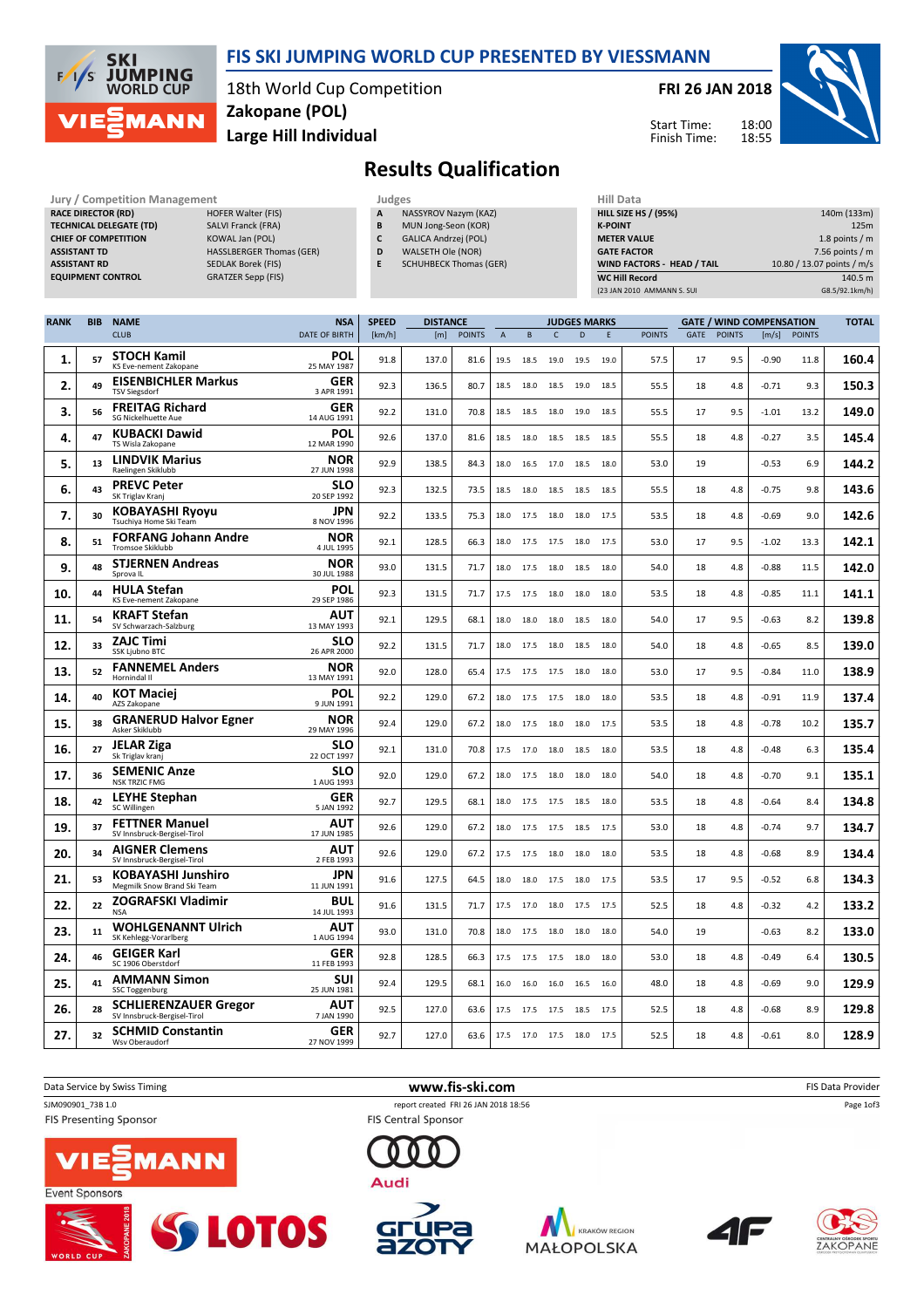FIS SKI JUMPING WORLD CUP PRESENTED BY VIESSMANN



18th World Cup Competition Large Hill Individual Zakopane (POL)

FRI 26 JAN 2018

Start Time: Finish Time:



## Results Qualification

| <b>RANK</b> | <b>BIB</b>                | <b>NAME</b>                                                    | <b>NSA</b>                       | <b>SPEED</b> | <b>DISTANCE</b> |               |                |      |                              | <b>JUDGES MARKS</b> |      |               |      |               | <b>GATE / WIND COMPENSATION</b> |               | <b>TOTAL</b> |
|-------------|---------------------------|----------------------------------------------------------------|----------------------------------|--------------|-----------------|---------------|----------------|------|------------------------------|---------------------|------|---------------|------|---------------|---------------------------------|---------------|--------------|
|             |                           | <b>CLUB</b>                                                    | DATE OF BIRTH                    | [km/h]       | [m]             | <b>POINTS</b> | $\overline{A}$ | B    | $\mathsf{C}$                 | D                   | E    | <b>POINTS</b> | GATE | <b>POINTS</b> | [m/s]                           | <b>POINTS</b> |              |
| 28.         | 20                        | <b>ITO Daiki</b><br>Megmilk Snow Brand Ski Team                | JPN<br>27 DEC 1985               | 92.7         | 129.0           | 67.2          | 17.5           |      | 17.5 17.5 18.0 17.5          |                     |      | 52.5          | 18   | 4.8           | $-0.31$                         | 4.1           | 128.6        |
| 29.         | 39                        | <b>HAYBOECK Michael</b><br>UVB Hinzenbach-Oberoesterreich      | AUT<br>5 MAR 1991                | 92.7         | 125.0           | 60.0          | 17.5           | 17.5 | 17.0                         | 17.5                | 17.5 | 52.5          | 18   | 4.8           | $-0.86$                         | 11.2          | 128.5        |
| 30.         | 29                        | <b>POPPINGER Manuel</b><br>SV Innsbruck-Bergisel-Tirol         | AUT<br>19 MAY 1989               | 92.0         | 125.5           | 60.9          | 17.0           | 17.5 | 17.5 17.5                    |                     | 17.5 | 52.5          | 18   | 4.8           | $-0.70$                         | 9.1           | 127.3        |
| 31.         | 50                        | <b>JOHANSSON Robert</b><br>Soere Aal IL                        | NOR<br>23 MAR 1990               | 93.0         | 125.5           | 60.9          | 17.0           | 17.0 | 17.0                         | 17.5                | 17.5 | 51.5          | 18   | 4.8           | $-0.74$                         | 9.7           | 126.9        |
| 32.         | 24                        | <b>KOZISEK Cestmir</b><br>LSK Lomnice nad Popelkou             | <b>CZE</b><br>9 NOV 1991         | 92.3         | 126.5           | 62.7          | 17.5           |      | 17.0 17.5 17.5 17.5          |                     |      | 52.5          | 18   | 4.8           | $-0.50$                         | 6.5           | 126.5        |
| 33.         | 45                        | <b>ZYLA Piotr</b><br>WSS Wisla                                 | <b>POL</b><br>16 JAN 1987        | 92.0         | 123.5           | 57.3          | 17.0           |      | 16.5 17.0 17.0               |                     | 17.0 | 51.0          | 18   | 4.8           | $-0.96$                         | 12.5          | 125.6        |
| 34.         | 4                         | <b>PILCH Tomasz</b><br>WSS Wisla                               | <b>POL</b><br>20 OCT 2000        | 93.0         | 129.5           | 68.1          | 17.5           | 17.0 | 17.5 18.0                    |                     | 17.5 | 52.5          | 19   |               | $-0.31$                         | 4.1           | 124.7        |
| 35.         | 35                        | KASAI Noriaki<br>Tsuchiya Home Ski Team                        | JPN<br>6 JUN 1972                | 92.1         | 123.0           | 56.4          | 17.5           | 17.5 | 17.5 17.5                    |                     | 17.5 | 52.5          | 18   | 4.8           | $-0.65$                         | 8.5           | 122.2        |
| 36.         | 16                        | <b>SCHULER Andreas</b><br>Einsiedeln                           | <b>SUI</b><br>30 DEC 1995        | 92.6         | 127.0           | 63.6          | 16.5           | 16.5 | 16.5                         | 18.0                | 17.5 | 50.5          | 19   |               | $-0.41$                         | 5.4           | 119.5        |
| 37.         | 25                        | <b>WOLNY Jakub</b><br>LKS Klimczok Bystra                      | POL<br>15 MAY 1995               | 91.5         | 122.5           | 55.5          | 17.0           | 17.0 | 17.0 17.5 17.5               |                     |      | 51.5          | 18   | 4.8           | $-0.33$                         | 4.3           | 116.1        |
| 38.         | 55                        | <b>WELLINGER Andreas</b><br><b>Sc Ruhpolding</b>               | GER<br>28 AUG 1995               | 92.2         | 116.0           | 43.8          | 17.0           | 18.0 | 16.5 17.0                    |                     | 17.0 | 51.0          | 17   | 9.5           | $-0.89$                         | 11.6          | 115.9        |
| 39.         | 10                        | <b>POLASEK Viktor</b><br>Sk Nove mesto na morave               | CZE<br>18 JUL 1997               | 92.5         | 123.0           | 56.4          | 16.5           | 16.0 | 17.0                         | 16.0                | 17.0 | 49.5          | 19   |               | $-0.67$                         | 8.8           | 114.7        |
| 40.         | 19                        | <b>VASSILIEV Dimitry</b><br>Ufa Dinamo                         | <b>RUS</b><br>26 DEC 1979        | 92.6         | 120.0           | 51.0          | 16.5           | 17.0 | 17.0                         | 17.0                | 17.0 | 51.0          | 18   | 4.8           | $-0.60$                         | 7.8           | 114.6        |
| 41.         | 23                        | <b>PEIER Killian</b><br>Vallee du Joux                         | <b>SUI</b><br>28 MAR 1995        | 92.5         | 121.0           | 52.8          | 17.0           |      | 17.0 17.0 17.5 17.0          |                     |      | 51.0          | 18   | 4.8           | $-0.36$                         | 4.7           | 113.3        |
| 42.         | $\overline{2}$            | <b>WASEK Pawel</b><br>WSS Wisla                                | <b>POL</b><br>2 JUN 1999         | 93.0         | 119.5           | 50.1          | 17.0           | 15.5 | 16.5 16.5 17.0               |                     |      | 50.0          | 19   |               | $-0.98$                         | 12.8          | 112.9        |
| 43.         | 18                        | <b>KOUDELKA Roman</b><br>LSK Lomnice nad Popelkou              | CZE<br>9 JUL 1989                | 92.3         | 120.0           | 51.0          | 17.0           | 17.5 | 17.0                         | 17.5                | 17.0 | 51.5          | 18   | 4.8           | $-0.40$                         | 5.2           | 112.5        |
| 44.         | 3                         | <b>ZNISZCZOL Aleksander</b><br>WSS Wisla                       | POL<br>8 MAR 1994                | 92.3         | 121.5           | 53.7          | 16.5           | 16.5 | 17.0                         | 17.0                | 17.0 | 50.5          | 19   |               | $-0.60$                         | 7.8           | 112.0        |
| 45.         |                           | <b>NOMME Martti</b><br>Andsumae Skiclub                        | <b>EST</b><br>7 AUG 1993         | 92.9         | 120.5           | 51.9          | 16.5           | 16.5 | 16.5                         | 17.0                | 16.5 | 49.5          | 19   |               | $-0.71$                         | 9.3           | 110.7        |
| 46.         |                           | <b>HAZETDINOV Ilmir</b><br>SDUSHOR 33 MOSKOVSKAYA OBLAST - RES | <b>RUS</b><br>28 OCT 1991        | 92.9         | 119.0           | 49.2          | 17.0           |      | 16.5 16.5 17.0 16.5          |                     |      | 50.0          | 19   |               | $-0.82$                         | 10.7          | 109.9        |
| 47.         | 21                        | <b>STURSA Vojtech</b><br>Dukla Liberec                         | <b>CZE</b><br>3 AUG 1995         | 91.8         | 117.0           | 45.6          | 16.5           | 16.5 | 16.5 17.0 17.5               |                     |      | 50.0          | 18   | 4.8           | $-0.28$                         | 3.7           | 104.1        |
| 48.         | 31                        | <b>DESCHWANDEN Gregor</b><br>Horw                              | <b>SUI</b><br>27 FEB 1991        | 91.4         | 114.0           | 40.2          | 16.5           |      | 16.5 16.5 16.5               |                     | 16.5 | 49.5          | 18   | 4.8           | $-0.66$                         | 8.6           | 103.1        |
| 49.         | 26                        | <b>PREVC Domen</b><br>Sk Triglav kranj                         | SLO<br>4 JUN 1999                | 92.0         | 115.0           | 42.0          | 16.0           | 16.5 | 16.5                         | 17.0                | 16.0 | 49.0          | 18   | 4.8           | $-0.31$                         | 4.1           | 99.9         |
| 50.         | 1                         | <b>CZYZ Bartosz</b><br>WSS Wisla                               | <b>POL</b><br>14 AUG 1999        | 92.8         | 112.0           | 36.6          | 16.5           |      | 15.5 16.5 16.5               |                     | 17.0 | 49.5          | 19   |               | $-0.95$                         | 12.4          | 98.5         |
|             |                           |                                                                |                                  |              |                 |               |                |      |                              |                     |      |               |      |               |                                 |               |              |
| 51.         | <b>Not Qualified</b><br>6 | <b>TROFIMOV Roman Sergeevich</b>                               | <b>RUS</b>                       | 91.9         | 117.5           | 46.5          | 16.5           |      | 16.5 16.5 17.0 16.5          |                     |      | 49.5          | 19   |               | $-0.18$                         | 2.4           | 98.4         |
| 52.         | 15                        | Sdushor CSP N. Novgorod<br><b>MAKSIMOCHKIN Mikhail</b>         | 19 NOV 1989<br><b>RUS</b>        | 92.3         | 113.5           | 39.3          |                |      | 16.5 17.0 16.5 16.5 16.5     |                     |      | 49.5          | 19   |               | $-0.45$                         | 5.9           | 94.7         |
| 53.         | 12                        | Sdushor CSP N. Novgorod Dinamo<br><b>ZHAPAROV Marat</b>        | 29 AUG 1993<br><b>KAZ</b>        | 91.6         | 108.0           | 29.4          |                |      | 16.0  16.0  16.0  16.5  16.0 |                     |      | 48.0          | 18   | 4.8           | $-0.52$                         | 6.8           | 89.0         |
| 54.         | 14                        | Ski Club VKO<br><b>MUMINOV Sabirzhan</b>                       | 25 AUG 1985<br>KAZ               | 92.4         | 106.5           | 26.7          |                |      | 16.0  15.5  16.0  15.5  16.0 |                     |      | 47.5          | 19   |               | $-0.59$                         | 7.7           | 81.9         |
| 55.         | 5.                        | Almaty<br><b>AIGRO Artti</b>                                   | 16 APR 1994<br><b>EST</b>        | 91.8         | 106.5           | 26.7          |                |      | 16.0 15.0 15.5 15.5 16.0     |                     |      | 47.0          | 19   |               | $-0.42$                         | 5.5           | 79.2         |
| 56.         | 17                        | Pohjakotkas<br><b>KOROLEV Alexey</b>                           | 29 AUG 1999<br>KAZ               | 92.4         | 102.5           | 19.5          |                |      | 16.0  16.0  16.0  16.5  16.0 |                     |      | 48.0          | 19   |               | $-0.43$                         | 5.6           | 73.1         |
| 57.         | $\overline{ }$            | Dynamo<br><b>SOKOLENKO Konstantin</b><br>Csca Almaty           | 20 JUN 1987<br>KAZ<br>9 NOV 1987 | 92.4         | 98.0            | 11.4          |                |      | 16.0 14.5 15.5 15.5 15.5     |                     |      | 46.5          | 19   |               | $-0.29$                         | 3.8           | 61.7         |

Data Service by Swiss Timing **EXECUTE:** The Service by Swiss Timing FIS Data Provider SJM090901\_73B 1.0 report created FRI 26 JAN 2018 18:56 Page 2of3**FIS Presenting Sponsor FIS Central Sponsor** MANN Audi Event Sponsors